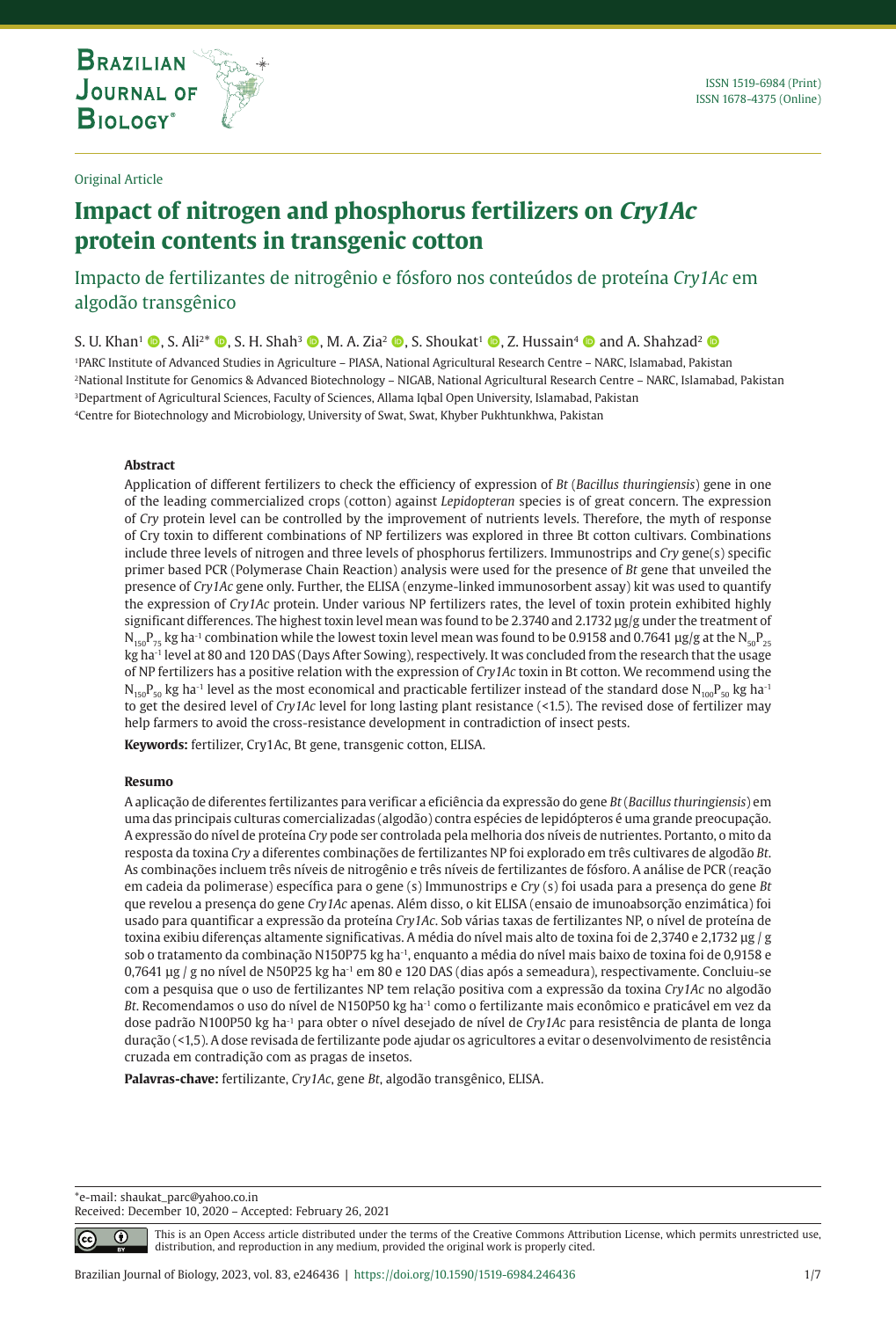#### **1. Introduction**

Cotton (*Gossypium hirsutum* L.) is one of the foremost export cash crops and is considered as the backbone of Pakistan's economy (Tayyib et al., 2005). About 15% of the arable land in Pakistan is covered by this crop. Increased yield of this crop is very much important for developing country like Pakistan to boost up its economy. About 8% of the total GDP and 54% of export is covered by cotton in Pakistan (Rehman, 2020). One of the fifteen economically vital pests, lepidopteron insects affects the yield of cotton to a great extent (Riaz Marral et al., 2020). In order to protect from these pests, *Bt* gene have been transformed in this crop (Chen et al., 2019). The Bt transgenic cotton is environment and human friendly as it reduces the use of toxic pesticides. Although it is not useful against all the cotton pests but it has resistance against few insect species (Mehmood et al., 2012).

To control the lepidopteron species, a sufficient Bt endotoxin expression is required in cotton. Environmental factors like drought, water logging, carbon dioxide availability and other nutrients deficiency can affect the *Bt* gene expression. The competence of transgene against lepidopteron species can be affected due to different expression levels of *Cry1Ac* protein leading to the development of cross resistance within insects (Bakhsh et al., 2011; Ali et al., 2012; Naik et al., 2018; Jamil et al., 2021). Close linkages have been found between toxin protein level and controlling efficacy (Adamczyk and Sumerford, 2001; Kranthi et al., 2005). The competence of Bt crops rely on the crystal gene's expression. Therefore, the level of Bt toxin is directly related with controlling efficiency of the pests (Rao 2005; Gutierrez et al., 2006).

The managing approaches especially the usage of balanced nutrients can be used to maintain and improve the *Cry* protein. Crop growth is greatly influenced by the major nutrients (NPK). Cry gene expression is greatly inclined at stage specific application of fertilizers. Dose optimization of different nutrients for the adequate expression of *Bt* gene in term of Bt toxin is important, whereas, decreased nutrients in soil causes the decrease in *Bt* gene expression (Zhou et al., 2000). About 85-90% of land in Pakistan is devoid of phosphorous and 100% as far as nitrogen is concerned (NFDC, 2001). Therefore, this study was designed to check the expression of *Cry1Ac* toxin levels in Bt cotton under the treatments of several N-P fertilizers combinations in glasshouse.

#### **2. Materials and Methods**

#### *2.1. Plant cultivation condition*

The experiment was performed at glasshouse in National Agricultural Research Centre (NARC), Islamabad-Pakistan during the year 2014-2015 (33°43'N, 73° 3'E). The soil taken for this experiment was sandy and sampled from the fields of NARC and was desiccated, crushed and sieved through 2 mm. The electrical conductivity,  $pH(v_{\text{out}}; v_{\text{out}})$ 1:5), organic matter, nitrate (NO<sub>2</sub>-N), Olsan-P and available K were 1.00 dS m<sup>-1</sup>, 8.19, 12 g/kg, 7.82 mg/kg soil, 5.63 mg/ kg soil and 146 mg/kg soil, respectively.

#### *2.2. Layout of the study*

Soil (15 kg) was taken off in each pot of 38 cm diameter and 40 cm of height. Combinations of 3 doses of nitrogen fertilizer (50, 100 and 150 kg ha-1) together with 3 doses of phosphorus fertilizers (25, 50 and 75 kg ha-1) were used in various fertilizers' treatments. Urea and di-ammonium phosphate were used as the bases of N and P fertilizers, respectively. Two equal doses were applied in case of nitrogen fertilizer; first dose was given at the time of sowing along with the full dose of P fertilizers, 2<sup>nd</sup> half dose of N was given at 60 DAS. Fully factorial layout was used to test three Bt cotton genotypes and 10 treatments  $(N_0P_0, N_{50}P_{25}, N_{100}P_{25}, N_{150}P_{25}, N_{50}P_{50}, N_{100}P_{50}, N_{150}P_{50}, N_{50}P_{75},$  $N_{100}P_{75}$  and  $N_{150}P_{75}$  kg ha<sup>-1</sup>) were replicated thrice. The three replicates were put up to calculate the toxin expression level in the third terminal leaves after 80 and 120 days of sowing. The seed of Bt cotton varieties namely FH-113, Bt-121 and MNH-886 were acquired from National Institute for Genomics & Advanced Biotechnology (NIGAB), NARC, Islamabad.

Ten seeds were sown in each pot and then the pots were thinned keeping only three seedlings.

# *2.3. Immuno-strip analysis*

Presence of Cry toxins (*Cry1Ac*, *Cry2Ab* and *Cry1F*) was checked in each plant via specific immunostrips. 100 mg of the fresh leaf tissue was excised from the plant and stored at  $-80$  °C. Immunostrips having catalog no. of STX010300 and STX06800 were used for this study and samples preparation was done according to manufacturer's protocol (Agdia Inc. USA). The samples were then checked for the presence of *Cry* protein(s) (Figure 1). The prepared sample extracts were taken in eppendorf tubes and the strips were dipped carefully up to 0.5 cm to detect the Cry protein(s). The control line within 3-5 minutes indicates the validity of the test and results were taken as positive (+) (Bt cotton) and negative (-) (non Bt cotton) on the origin of the line on the strip. The positive plants were considered for further analysis.

#### *2.4. PCR analysis*

CTAB protocol was used to extract the DNA from fresh leaves following Doyle and Doyle (1990) protocol. Event (Mon531) specific primer was used to confirm the gene presence via PCR. Reported primer by Yang et al. (2005) were commercially manufactured (Invitrogen, USA) for event specific (Mon531) and *Stearoyl-ACP desaturase* (Sad1) gene (internal control for cotton) are shown in Table 1. The validity of PCR conditions was checked via *SAD1* gene primers. 20 µl reaction volume was prepared with 50 - 60 µg/µl of template DNA for PCR reaction along with 10X PCR buffer, 10 picomole of forward and reverse primer, 25 milimolar of dNTPs mix, Taq DNA polymerase: 1U and nuclease free double distilled water. The PCR cycles were optimized as Initial denaturation: 1 cycle of 95  $\mathrm{^{\circ}C}$  for 5 minutes trailed by 35 cycle of second denaturation at 95  $\mathrm{^{\circ}C}$ for 30 seconds, primer annealing at 57  $\degree$ C for 40 seconds and extension at 72  $\degree$ C followed by final extension at 72 °C for 10 minutes. The PCR products were resolved on 2% agarose gel in 1X TAE buffer at 95 V for 45 min.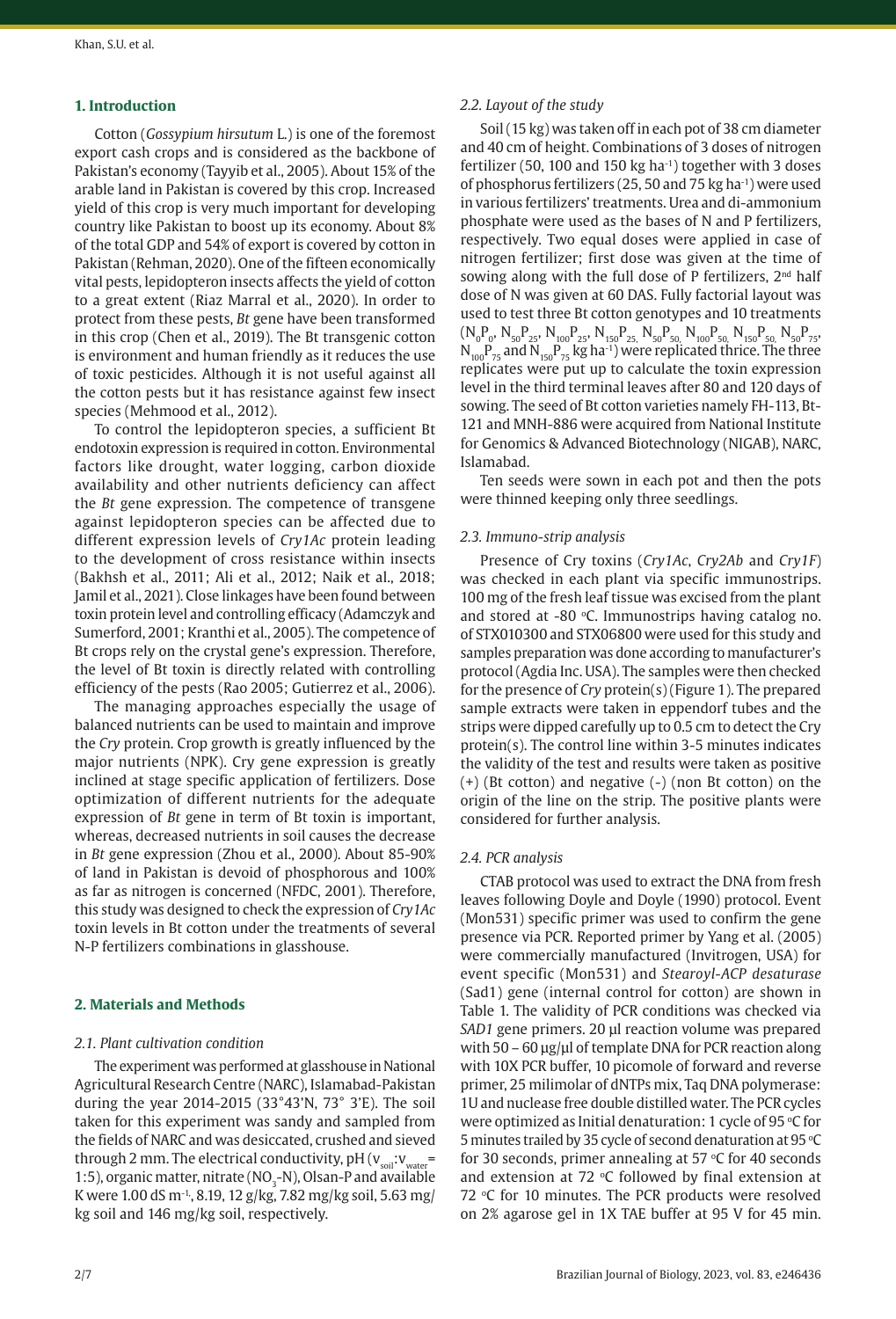

#### **Figure 1.** Detection of cry protein(s) via Immunostrip.

#### **Table 1.** Primer pairs used in PCR.

| <b>Target</b>          | <b>Primer</b> | Sequences $(5^{\text{-}} \text{---}3^{\text{-}})$ | <b>Specificity</b> | <b>Amplicon</b>   |
|------------------------|---------------|---------------------------------------------------|--------------------|-------------------|
| Mon-531                | Mon-531 F     | AAGAGAAACCCCAATCATAAAA                            | Genome/Cry1Ac      | 346 bp            |
|                        | $Mon-531R$    | GAGAATGCGGTAAAGATACGTC                            |                    |                   |
| Cotton endogenous gene | Sad1 F        | CCAAAGGAGGTGCCTGTTCA                              | Stearoyl-ACP       | 107 <sub>bp</sub> |
|                        | Sad1 R        | <b>TTGAGGTGAGTCAGAATGTTGTTC</b>                   | desaturase         |                   |

PCR products were then pictured via a gel documentation system (Alpha Innotech, USA.). A 100 bp ladder was run in order to confirm the band size of Sad1 and *Cry1Ac* genes.

#### *2.5. Enzymes linked immunosorbent assay (ELISA)*

To quantify the expression of toxin level sandwich ELISA were performed at 80 and 120 DAS. For quantification of toxin, DNA samples were taken from the fully expanded leaf tissue of each Bt-cotton. The excised leaves were taken and suspended in the eppendorf tube in 1X extraction buffer (Envirologix Inc. USA) (500µl) and ground manually. The prepared solution was subjected to centrifugation at 12000 rpm for 5 minutes and supernatant was taken for the next procedure. ELISA was done via protocols available in the kit (Envirologix Inc. USA). The quantification of toxin protein was carried out by plotting the absorbance values of test samples and standard (purified toxin protein

on ELISA plate) curve by simple regression  $(R^2)$  analysis (Crowther 2009).

# *2.6. Statistical analysis*

Toxin level was interpreted via two-way ANOVA and their mean comparison were associated via LSD test. The data was analyzed via Statistix v. 8.1 (Analytical Software, 2005) package.

#### **3. Results**

### *3.1. Immuno-strip analysis*

*Bt* gene (s) *Cry1Ac, Cry2Ab and Cry1F* expressions were evaluated using Immuno-Strip in transgenic Bt-cotton varieties. All evaluated explants were observed as *Cry1Ac* positive. Not a single plant revealed itself as a positive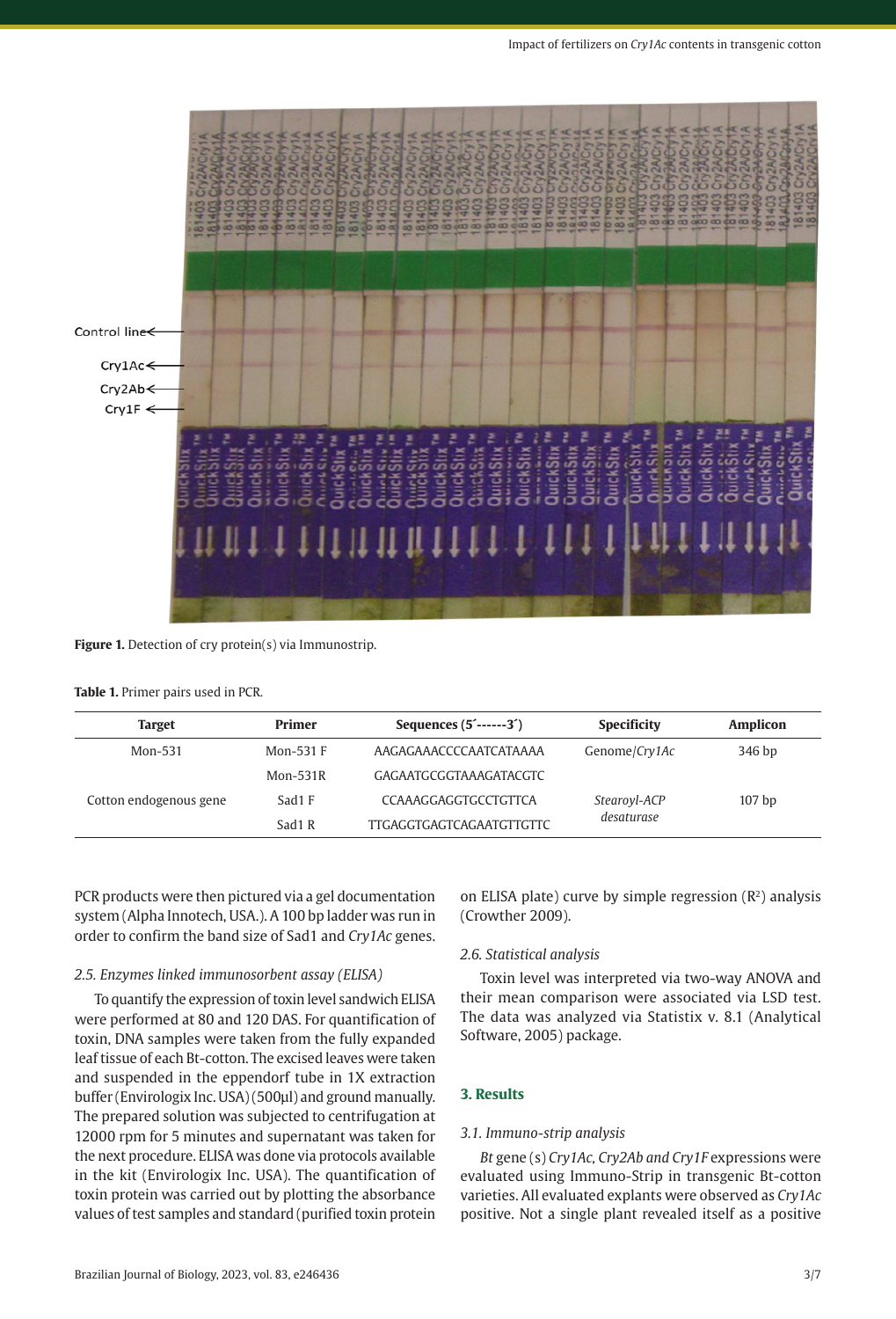against other two genes: *Cry1F* (Wide Strike event) and *Cry2Ab* (Bollgard-II event) as exhibited in Table 2.

#### *3.2. PCR amplification*

At molecular level the confirmation of specific Cry1A gene is done via PCR. Results clearly showed the presence of Mon531 event in the tested transgenic cotton plants with the band size of 346. Internal control Stearoyl-ACPdesaturase; Sad1 amplifies in all plant 107 bp along with Mon531 event (insecticidal gene) in all cotton plants. The negative control did not show any amplification as shown in Figure 2.

#### *3.3. Expression analysis of expressed toxin via ELISA*

PCR and immunostrip based confirmed plants were subjected to further screening via sandwich-ELISA to quantify the Cry1Ac protein with respect to the growth of plants (80 and 120 DAS) and numerous doses of NP fertilizers.

# *3.4. Estimation of Cry1Ac toxin level in leaf sampled at 80 DAS*

Leaves were collected from tagged plants with specific NP dose at 80 DAS. *Cry1Ac* protein results for each plant (fresh leaf weight) after 80 DAS have been given in Table 3. Plants grown in control conditions have *Cry1Ac* toxin expression ranging between 0.6912 - 0.8829 µg/g, whereas, the level of expression was affected greatly on different fertilizer doses ranging from 0.8279 - 2.5038µg/g in all understudied varieties. Variable doses of NP fertilizers showed significant differences of the Bt endo-toxins expression level among varieties via statistical analysis.

**Table 2.** Immunostrip analysis of all plant entries of three local Bt cotton varieties (MNH-886, Bt-121 and FH-113).

| <b>Varieties</b> | Cry1Ac | Cry2Ab | Cry1F                    |
|------------------|--------|--------|--------------------------|
| <b>MNH-886</b>   | +      | -      | -                        |
| $Bt-121$         | +      | -      | $\overline{\phantom{a}}$ |
| FH-113           | +      | -      | $\overline{\phantom{a}}$ |

346<sub>bp</sub>

 $107bp$ 

(+) = *Bt* gene presence, (-) = *Bt* gene absence

Treatment as well as varieties are significantly different to one another at  $p \le 0.001$  and their interaction are significantly different with respect to varieties and treatment at  $p \le 0.05$  (Table 3). The highest expression of Bt toxin i.e. 2.3740 µg/g was observed at fertilizers level  $F_9(N_{150}P_{75}$  kg ha<sup>-1</sup>) trailed by  $F_8(N_{100}P_{75}$  kg ha<sup>-1</sup>) (1.8236  $\mu$ g/g) and  $F_6$  ( $N_{150}P_{50}$  kg ha<sup>-1</sup>) (1.7377µg/g) to the lowest mean toxin level 0.9158 µg/g was exhibit by  $F_1 (N_{50}P_{25}$  kg ha<sup>-1</sup>). The highest mean of toxin level of 1.5511 µg/g were shown by FH-113 trailed by Bt-121 and MNH-886 showing the expression of 1.4069 µg/g and 1.3122 µg/g, respectively at 80 days after sowing (Table 3).

# *3.5. Estimation of Cry1Ac toxin level in leaf sampled at 120 DAS*

Leaves from same tagged plants (taken at 80 DAS) were resampled to quantify the toxin level via ELISA. Significant decrease in the toxin level was observed as compared to 80 DAS as depicted in Table 3. At this stage of plant growth the toxin level ranged from  $0.5810 - 0.7518 \text{ µg/g}$ was observed in control while under different treatments of NP fertilizer levels the toxin expression ranged from  $0.7068 - 2.3083$   $\mu$ g/g in all the under studied varieties. Like 80 days after sowing samples, treatments as well as varieties are significantly different to one another at  $p \leq$ 0.001 and their interaction are significantly different w.r.t varieties and treatment at  $p \le 0.05$  at 120 DAS (Table 4). The highest expression of Bt toxin i.e. 2.1732 µg/g was observed at fertilizers level  $F_9$  ( $N_{150}P_{75}$ kg ha<sup>-1</sup>) trailed by  $F_8$  (N<sub>100</sub>P<sub>75</sub>kg ha<sup>-1</sup>) with expression level of 1.6538  $\mu$ g/g) and  $F_6$  (N<sub>150</sub>P<sub>50</sub> kg ha<sup>-1</sup>) (1.5735µg/g) to the lowest mean toxin level 0.7641 µg/g was exhibit by  $F_1 (N_{50}P_{25}$  kg ha<sup>-1</sup>). The highest mean of toxin level 1.3769 µg/g were shown by FH-113 trailed by Bt-121 and MNH-886 showing the expression of 1.2645 µg/g and 1.1637 µg/g, respectively at 120 days after sowing (Table 4).

# **4. Discussion**

For the screening of *Cry1Ac* insecticidal gene from other two Cry genes that are *Cry2Ab* and *Cry1F* were confirmed via Immuno-strip test. PCR amplification results of all the under-test cotton varieties showed the band size



 $\overline{\mathbf{M}}$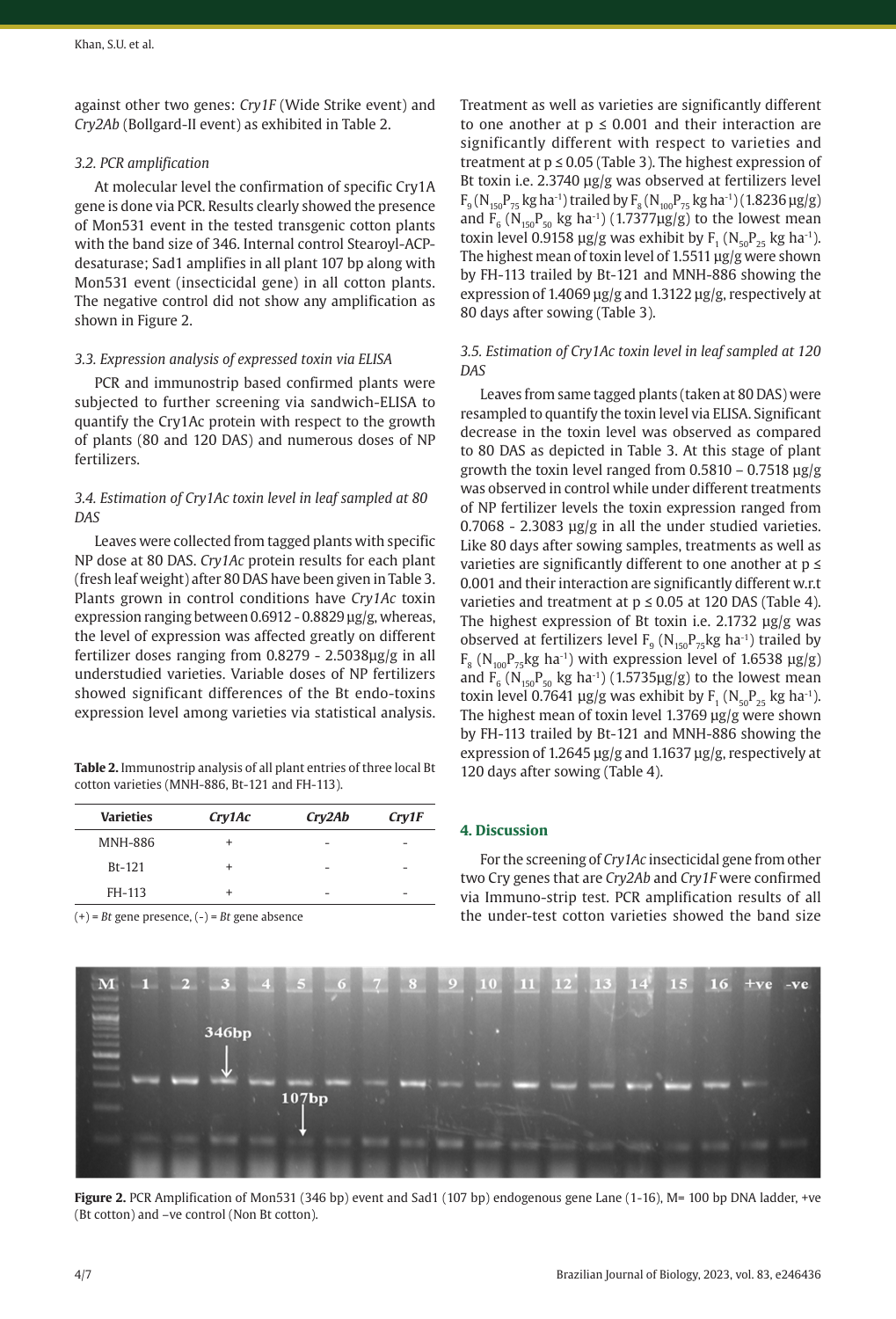| Variation in Cry1Ac toxin content (µg/g) at 80 DAS |                        |                          |                        |                       |  |
|----------------------------------------------------|------------------------|--------------------------|------------------------|-----------------------|--|
| <b>Treatments</b>                                  | <b>MNH-886</b>         | $Bt-121$                 | <b>FH-113</b>          | Mean                  |  |
| $F_0(N_0 P_0)$                                     | $0.6912$ <sup>s</sup>  | $0.7535$ <sup>rs</sup>   | 0.88299                | 0.7758g               |  |
| $F_1$ (N <sub>50</sub> P <sub>25</sub> )           | 0.8279qr               | 0.89349                  | 1.0260 <sup>p</sup>    | 0.9158f               |  |
| $F_2(N_{100}P_{25})$                               | 1.0156P                | $1.1177$ <sup>o</sup>    | $1.2511$ <sup>mn</sup> | $1.1282$ <sup>e</sup> |  |
| $F_3(N_{150}P_{25})$                               | $1.2918$ lm            | 1.4073 <sup>k</sup>      | 1.5506ij               | 1.4165 <sup>d</sup>   |  |
| $F_4(N_{50}P_{50})$                                | 0.9869P                | $1.1522^{\circ}$         | $1.1806^{no}$          | $1.1066$ <sup>e</sup> |  |
| $F_5(N_{100}P_{50})$                               | $1.3039$ lm            | $1.5059$ j               | $1.6136$ hi            | $1.4745$ <sup>d</sup> |  |
| $F_6(N_{150}P_{50})$                               | $1.6354$ <sup>gh</sup> | 1.7034 <sup>fg</sup>     | $1.8742$ <sup>e</sup>  | 1.7377c               |  |
| $F_7(N_{50}P_{75})$                                | 1.3547kl               | 1.4182 <sup>k</sup>      | $1.6704$ gh            | $1.4811$ <sup>d</sup> |  |
| $F_8$ (N <sub>100</sub> P <sub>75</sub> )          | $1.7545$ <sup>f</sup>  | 1.7589f                  | $1.9575$ <sup>d</sup>  | 1.8236 <sup>b</sup>   |  |
| $F_q(N_{150}P_{75})$                               | 2.2598c                | 2.3586 <sup>b</sup>      | $2.5038$ <sup>a</sup>  | 2.3740a               |  |
| Mean                                               | 1.3122c                | 1.4069 <sup>b</sup>      | $1.5511$ <sup>a</sup>  |                       |  |
|                                                    |                        | Two-way ANOVA (F-values) |                        |                       |  |
| Fertilizers (F)                                    | 953.42***              |                          |                        |                       |  |
| Varieties (V)                                      | 203.57***              |                          |                        |                       |  |

Table 3. Assessment of Cry1Ac toxin level (µg g<sup>-1</sup>) in 3 local Bt cotton varieties at 80 days after sowing (DAS) on numerous levels of N-P fertilizers.

Means sharing different letters within the same column are significantly different. F-values for *Cry1Ac* toxin expression followed by \*\*\*, \*\* and \* within the column are significantly different at (p < 0.001), (p < 0.01) and (p < 0.05), respectively. Data reported as the mean of three replicates

|                  | <b>Table 4.</b> Assessment of Cry1Ac toxin level ( $\mu$ g g <sup>-1</sup> ) in 3 local Bt cotton varieties at 120 days after sowing (DAS) on numerous levels of |  |  |  |  |  |
|------------------|------------------------------------------------------------------------------------------------------------------------------------------------------------------|--|--|--|--|--|
| N-P fertilizers. |                                                                                                                                                                  |  |  |  |  |  |

| Variation in Cry1Ac toxin content (µg/g) at 120 DAS |                       |                          |                        |                       |  |
|-----------------------------------------------------|-----------------------|--------------------------|------------------------|-----------------------|--|
| <b>Treatments</b>                                   | <b>MNH-886</b>        | $Bt-121$                 | <b>FH-113</b>          | Mean                  |  |
| $F_0(N_0 P_0)$                                      | $0.6912$ <sup>s</sup> | $0.7535$ <sup>rs</sup>   | 0.88299                | 0.7758g               |  |
| $F_1$ (N <sub>50</sub> P <sub>25</sub> )            | $0.8279$ qr           | 0.89349                  | 1.0260 <sup>p</sup>    | $0.9158$ <sup>f</sup> |  |
| $F_2(N_{100}P_{25})$                                | 1.0156 <sup>p</sup>   | 1.1177°                  | $1.2511$ <sup>mn</sup> | 1.1282e               |  |
| $F_3(N_{150}P_{25})$                                | $1.2918$ lm           | 1.4073 <sup>k</sup>      | 1.5506ij               | $1.4165$ <sup>d</sup> |  |
| $F_4$ (N <sub>50</sub> P <sub>50</sub> )            | 0.9869P               | $1.1522^{\circ}$         | $1.1806^{no}$          | $1.1066$ <sup>e</sup> |  |
| $F_5(N_{100}P_{50})$                                | $1.3039$ lm           | 1.5059i                  | 1.6136hi               | $1.4745$ <sup>d</sup> |  |
| $F_6(N_{150}P_{50})$                                | $1.6354$ gh           | 1.7034fg                 | 1.8742 <sup>e</sup>    | 1.7377c               |  |
| $F_7(N_{50}P_{75})$                                 | 1.3547kl              | 1.4182 <sup>k</sup>      | $1.6704$ gh            | $1.4811$ <sup>d</sup> |  |
| $F_8$ (N <sub>100</sub> P <sub>75</sub> )           | $1.7545$ <sup>f</sup> | 1.7589f                  | 1.9575 <sup>d</sup>    | 1.8236 <sup>b</sup>   |  |
| $F_9(N_{150}P_{75})$                                | 2.2598c               | 2.3586 <sup>b</sup>      | $2.5038$ <sup>a</sup>  | $2.3740$ <sup>a</sup> |  |
| Mean                                                | 1.1637c               | 1.2645 <sup>b</sup>      | 1.3769a                |                       |  |
|                                                     |                       | Two-way ANOVA (F-values) |                        |                       |  |
| Fertilizers (F)                                     | 624.91***             |                          |                        |                       |  |
| Varieties (V)                                       | $115.57***$           |                          |                        |                       |  |
| Interaction (VxF)                                   | $2.94*$               |                          |                        |                       |  |

Means sharing different letters within the same column are significantly different. F-values for *Cry1Ac* toxin expression followed by \*\*\*, \*\* and \* within the column are significantly different at (p < 0.001), (p < 0.01) and (p < 0.05), respectively. Data reported as the mean of three replicates

observed was equal to 346 bp (Mon531) event confirmed. Mon 531 event specified for *Cry1Ac* gene only as reported by Yang et al. (2005). Our results showed only one event confirmation among tested varieties. The results provide the evidence of *Cry1Ac* insecticidal gene only in local cotton cultivars. Similar types of findings were reported

Interaction(VxF) 5.03\*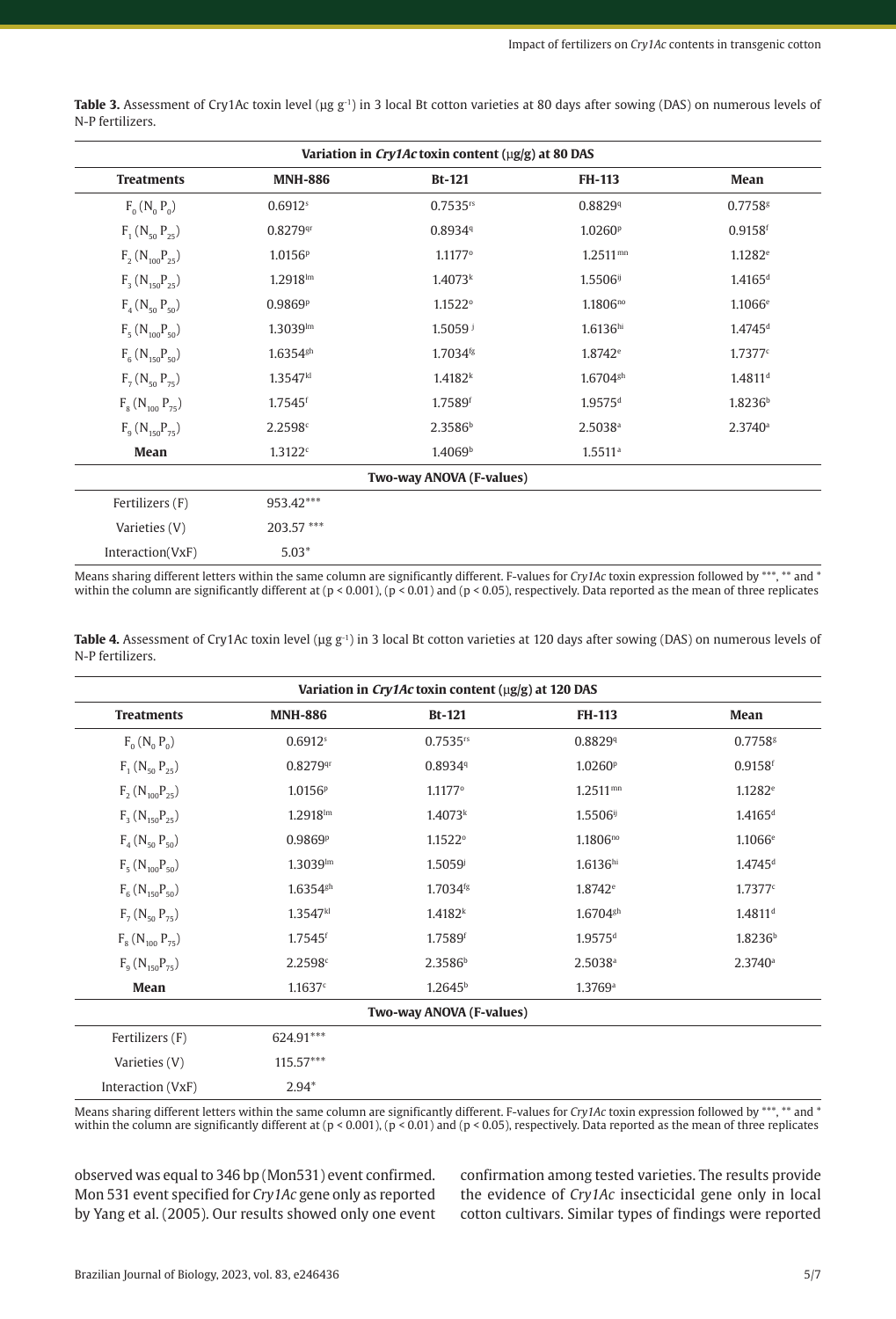by Iqbal et al. (2013) who just stated the presence of *Cry1Ac* gene via immunostrip test and confirmed the Mon5 531 event i.e. 346 bp band size in indigenous varieties.

The *Cry1Ac* gene encoding the toxin protein is influenced by many factors that affect the expression of the Cry gene i.e. genetic background of the plant. In our study, expression of the *Bt* gene (*Cry1Ac*) showed to be affected by the genetic background of the plant varieties. FH-113 showed the highest expression of toxin protein while other two varieties Bt-121 and MNH-886 showed less expression of endotoxin among the tested varieties at 80 as well as 120 DAS. This depicted the linkage of *Bt* gene with the genetic history of the host. Similar types of findings were reported by Adamczyk and Sumerford (2001), two varieties that were DP458B / RR and NuCOTN 33B strongly expressed the toxin protein among 13 under test varieties. In another experiment they reported higher expression of *Bt* gene that shows the linkage of expression of *Bt* gene to the variety genetic history. Our finding was contrary to the Kranthi et al. (2005) who stated no linkage of genotype with the transgene expression.

On different doses of fertilizer treatments, the expression of toxin protein encoded by Bt gene was influenced among three cotton varieties. Results depicted that the increase in N-P fertilizer doses leads to the gradual increase in the expression of *Cry1Ac* toxin and vice versa. Our findings were similar to Zhou et al. (2000) who reported the significant change in the expression of toxin protein with the application of fertilizer. Beside this, Zhou et al. (2000) stated that the low fertilizer application leads to the declined expression of Bt cotton significantly. As phosphorous and nitrogen are two main components of the cell nuclei and have influence on synthesis of different essential compounds in the cells, leads to enhanced production of Cry protein, likewise, the increase in the nitrogen as well as phosphorus in our study showed increased level of toxin protein. Higher ratio of the toxin synthesizing mRNA and enzymes on increased accessibility of nitrogen (N) ultimately increased production of Bt protein (Bruns and Abel, 2003).

Time based gene expression was obvious showing that 80 DAS plants' toxin level was greater than the 120 DAS plants samples. Adamczyk and Sumerford (2001) also reported similar types of results i.e. the higher expression of protein at early stages and gradually decreased towards plant maturity. At lateral growth phases of plants, the mRNA expression declines lead to the reduced level of Bt toxin level (Mahon et al., 2002). The expression of toxin level of Cry1Ac toxin declined because of methylation of 35S promoter region as reported by Xia et al. (2005). Gene expression varies the expression pattern of Bt toxin. Variation in expression of inserted gene can occur due to the alteration in the nucleotide sequence, copy no. of transformed gene, type of promoter and location of gene incorporated into the DNA (Guo et al., 2001; Rao, 2005).

# **5. Conclusion**

NP fertilizers have positive correlation with the *Bt* gene expression in Bt cotton as revealed by this study. The fertilizer dosage was optimized (N-P fertilizers  $(N_{150}P_{50}$  kg ha<sup>-1</sup>) for elevated level of Bt gene expression with respect to Bt toxin. In order to attain the long-lasting plant resistance (>1.5) that will be economically feasible too, it is suggested to shift the dose of NP fertilizers from acclaimed dose ( $N_{100}P_{50}$  kg ha<sup>-1</sup>) to ( $N_{150}P_{50}$  kg ha<sup>-1</sup>) to have higher expression of Bt toxin. Nutrient management will be helpful for Bt cotton farming to attain the durable protection against the target insect pests. Cross resistance established in the further generations can be delayed via this dose.

#### **References**

- ADAMCZYK, J.J. Jr. and SUMERFORD, D.V., 2001. Potential factors impacting season-long expression of *Cry1Ac* in 13 commercial varieties of Bollgard cotton. *Journal of Insect Science*, vol. 1, no. 13, pp. 1-6. [http://dx.doi.org/10.1673/031.001.1301.](https://doi.org/10.1673/031.001.1301) [PMid:15455073.](https://www.ncbi.nlm.nih.gov/entrez/query.fcgi?cmd=Retrieve&db=PubMed&list_uids=15455073&dopt=Abstract)
- ALI, S., SHAH, S.H., ALI, G.M., IQBAL, A., ULLAH, M.A. and ZAFAR, Y., 2012. Bt Cry toxin expression profile in selected Pakistani cotton genotypes. *Current Science*, vol. 102, pp. 1632-1636.
- ANALYTICAL SOFTWARE, 2005. *Statistix version 8.1: User*"*s manual*. Tallahassee, Florida: Analytical Software
- BAKHSH, A., SHAHZAD, K. and HUSNAIN, T., 2011. Variation in the spatio-temporal expression of insecticidal genes in cotton. *Czech Journal of Genetics and Plant Breeding*, vol. 47, no. 1, pp. 1-9. [http://dx.doi.org/10.17221/131/2010-CJGPB.](https://doi.org/10.17221/131/2010-CJGPB)
- BRUNS, H.A. and ABEL, C.A., 2003. Nitrogen fertility effects on Bt delta endotoxin and nitrogen concentration of maize during early stage. *Agronomy Journal*, vol. 95, no. 1, pp. 207-211. [http://](https://doi.org/10.2134/agronj2003.0207) [dx.doi.org/10.2134/agronj2003.0207](https://doi.org/10.2134/agronj2003.0207).
- CHEN, Y., LI, Y., ZHOU, M.Y., CAI, Z., TAMBEL, L.I.M., ZHANG, X., CHEN, Y. and CHEN, D., 2019. Nitrogen deficit decreases seed Cry1Ac endotoxin expression in Bt transgenic cotton. *Plant Physiology and Biochemistry*, vol. 141, pp. 114-121. [http://dx.doi.](https://doi.org/10.1016/j.plaphy.2019.05.017) [org/10.1016/j.plaphy.2019.05.017](https://doi.org/10.1016/j.plaphy.2019.05.017). [PMid:31146093.](https://www.ncbi.nlm.nih.gov/entrez/query.fcgi?cmd=Retrieve&db=PubMed&list_uids=31146093&dopt=Abstract)
- CROWTHER, J.R., 2009. Stages in ELISA. *Methods in Molecular Biology (Clifton, N.J.)*, vol. 516, pp. 43-78. [http://dx.doi.org/10.1007/978-](https://doi.org/10.1007/978-1-60327-254-4_3) [1-60327-254-4\\_3](https://doi.org/10.1007/978-1-60327-254-4_3). [PMid:19219585.](https://www.ncbi.nlm.nih.gov/entrez/query.fcgi?cmd=Retrieve&db=PubMed&list_uids=19219585&dopt=Abstract)
- DOYLE, J.J. and DOYLE, J.L., 1990. Isolation of plant DNA from fresh tissue. *Focus (San Francisco, Calif.)*, vol. 12, pp. 13-15.
- GUO, W.Z., SUN, J., GUO, Y.F. and ZHANG, T.Z., 2001. Investigation of different dosage of inserted *Bt* genes and their insect-resistance in transgenic Bt cotton. *Acta Genetica Sinica*, vol. 28, no. 7, pp. 668-676[. PMid:11480180.](https://www.ncbi.nlm.nih.gov/entrez/query.fcgi?cmd=Retrieve&db=PubMed&list_uids=11480180&dopt=Abstract)
- GUTIERREZ, A.P., ADAMCZYK, J.J. Jr., PONSARD, S. and ELLIS, C.K., 2006. Physiologically based demographics of Bt cotton-pest interactions II. Temporal refuges, natural enemy interactions. *Ecological Modelling*, vol. 191, no. 3-4, pp. 360-382. [http://dx.doi.](https://doi.org/10.1016/j.ecolmodel.2005.06.002) [org/10.1016/j.ecolmodel.2005.06.002](https://doi.org/10.1016/j.ecolmodel.2005.06.002).
- IQBAL, A., ALI, S., ZIA, M.A., SHAHZAD, A., DIN, J., ASAD, M.A., ALI, G.M. and ZAFAR, Y., 2013. Comparative account of *Bt* gene expression in cotton under normal and salt affected soil. *International Journal of Agriculture and Biology*, vol. 15, pp. 1181-1186.
- JAMIL, S., SHAHZAD, R., RAHMAN, S.U., IQBAL, M.Z., YASEEN, M., AHMAD, S. and FATIMA, R., 2021. The level of Cry1Ac endotoxin and its efficacy against *H. armigera* in Bt cotton at large scale in Pakistan. *GM Crops and Food: Biotechnology in Agriculture and the Food Chain*, vol. 12, no. 1, pp. 1-17. [http://dx.doi.org/1](https://doi.org/10.1080/21645698.2020.1799644) [0.1080/21645698.2020.1799644.](https://doi.org/10.1080/21645698.2020.1799644) [PMid:32762312.](https://www.ncbi.nlm.nih.gov/entrez/query.fcgi?cmd=Retrieve&db=PubMed&list_uids=32762312&dopt=Abstract)
- KRANTHI, K.R., NAIDU, S., DHAWAD, C.S., TATWAWADI, A., MATE, K., PATIL, E., BHAROSE, A.A., BEHERE, G.T., WADASKAR, R.M.